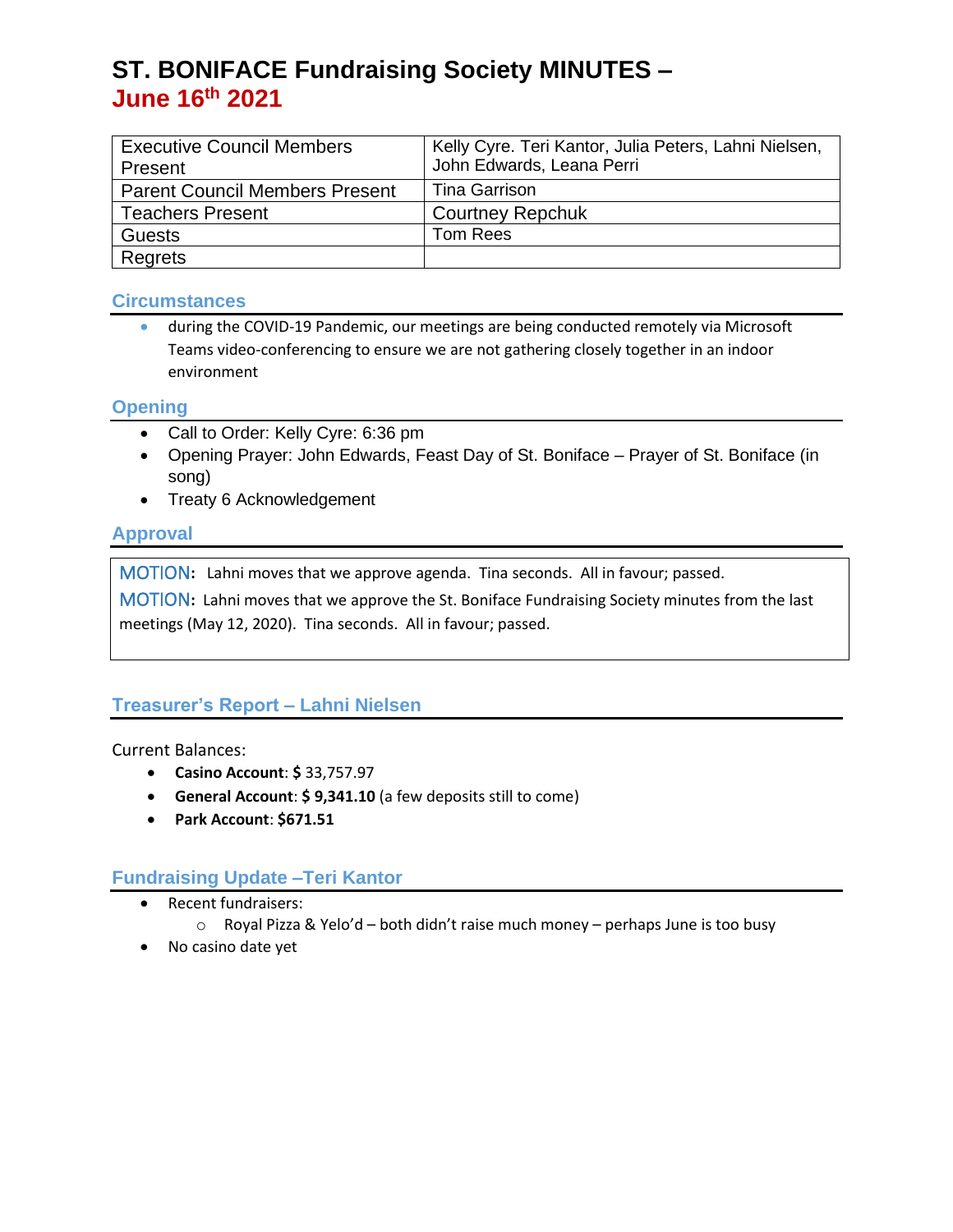# **ST. BONIFACE Fundraising Society MINUTES – June 16 th 2021**

## **Principal's Report**

## Incoming Principal

• Leana welcomed Tom Rees to our meeting and introduced him to the council

## \$3000 shortfall

- The school received a \$3000 reimbursement from 3<sup>rd</sup> Street Beat for the cancellation of the Artist in Residency session, that was paid for in 2020 by the St. Bonfiace Fundraising Society
- the district closed off the 2020 accounting by returning those funds to surplus rather than reimbursing the Fundraising Society
- St. Boniface purchased \$3000 worth of technology not realizing that the \$3000 was not accessible (as it was returned to the district surplus)

MOTION**:** Lahni moves that we approve \$3000 from the casino account to cover the technology costs incurred by the \$3000 refund from 3<sup>rd</sup> Street Beat that was returned to the district surplus at the closing of the last financial year. Tina seconds. All in favour. Passed

#### Information on Next Year

- 1 page document being sent home soon about the start of the next school year, which includes:
	- o August 23, 2021 office reopening
	- o September 1, 2021 first day of school

### Staffing Next Year

- Many of our valued staff are moving on to other schools/opportunities:
	- o Mrs. Perri, Mr. Pinder, Mr. Brown, Mr. Charrois, Ms. Repchuck, Ms. Santos, Eugenie (EA)
- current staffing assignments for next year:
	- $\circ$  K Mr. Hagel (plus music)
	- $O$  Gr. 1 Mrs. Lahure
	- o Gr. 2 Kara Rose Jespersen (new) IB background
	- o Gr. 3 Kelly Anderson (new)
	- o Gr. 4 Stephanie Courtney
	- o Gr. 5 Ms. Shakura
	- o Gr. 6 Mrs. Winter (plus Mr. Edwards and Ms. Sdao for core support)
	- o Learning Coach: Ms. Sdao

#### Wrap up Events

- Fun Day Individual classes June 23
- Gr. 6 Farewell live-streamed event from the gym plus parade down the hallways June 22

#### **Old Business**

• No old business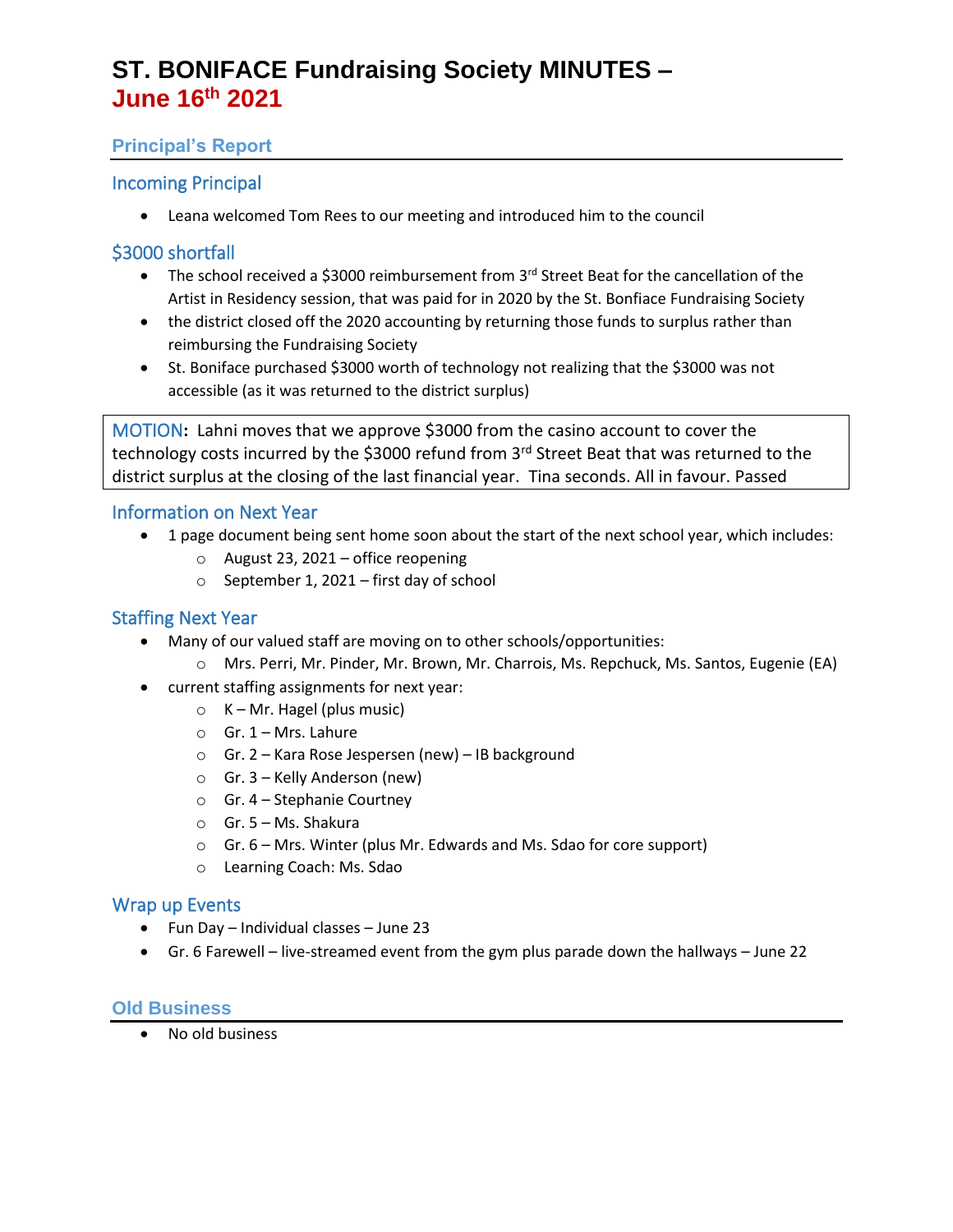# **ST. BONIFACE Fundraising Society MINUTES – June 16 th 2021**

#### **New Business**

• Gr. 6 Farewell Celebration – money for that event – in the past, each class has been approved to spend up to \$600 on the celebration.

MOTION**:** Lahni moves that we designate a maximum of \$1200 for the Gr. 6 Farewell celebration (for two classes of Gr. 6 students). Tina seconds. All in favour; passed.

**Adjournment, 7:41 pm**

MOTION**:** moves that we adjourn the meeting. seconds. All in favour; passed.